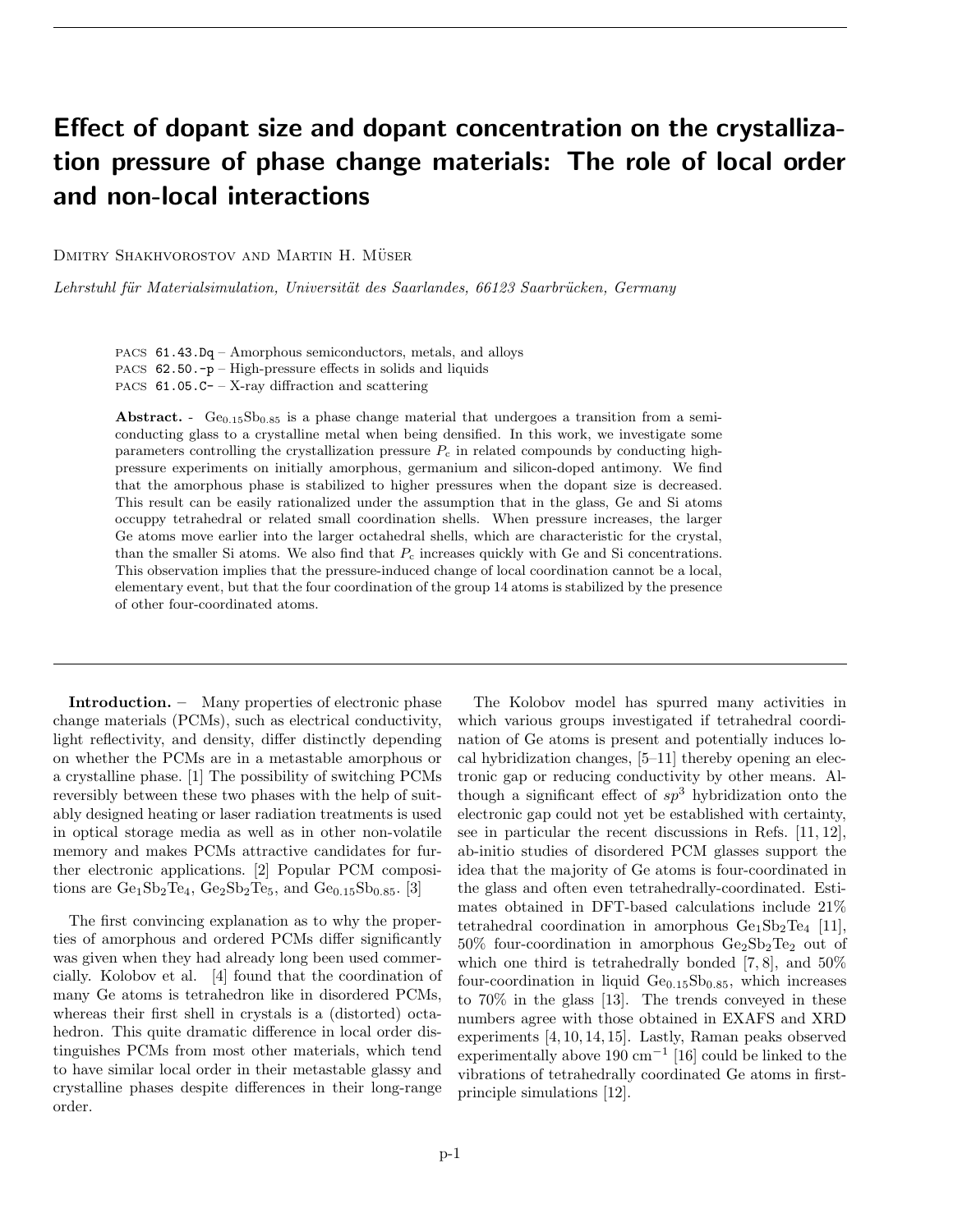It was recently argued that the existence of tetrahedral coordination of Ge atoms in the glass can be exploited to switch PCMs reversibly by stress [10,13] rather than by energy intensive heating or radiation pulses. The underlying picture is that the free volume associated with the tetrahedral shell (or that produced by other four-coordination) is smaller than that of the (distorted) octahedral shell. This is why the local glass structure becomes unstable under high pressure and more favorable under low or negative pressure. In fact, diamond anvil cell experiments revealed that amorphous  $Ge_{0.15}Sb_{0.85}$  became crystalline at about 2 GPa. DFT-based simulations found that the transition could be reversed: crystalline  $Ge<sub>0.15</sub>Sb<sub>0.85</sub>$  changes its local order at negative pressures so that it becomes similar to that of quenched glasses. [10]

When replacing Ge with the smaller group 14 element Si, the relative stability of the glass phase of that PCM alloy should be increased, in particular under compression. Thus reducing the size of the group 14 element in PCM alloys should move the amorphous  $\leftrightarrow$  crystal transitions to higher pressures. In this work, we investigate this train of thought by compressing and decompressing various  $Ge<sub>x</sub>Sb<sub>1-x</sub>$  and  $Si<sub>x</sub>Sb<sub>1-x</sub>$  alloys. Note that reversible pressure switching in PCMs can only be achieved for those alloys that are free of stoichiometric vacancies in their crystalline reference phases, because such vacancies cannot sustain pressure and will be squeezed out before the tetrahedral coordination becomes unstable. Indeed, when such crystals are compressed, the metallic crystals amorphize into a metallic glass [6, 13, 17]. Thus, compression of  $Ge_1Sb_2Te_4$  or  $Ge_2Sb_2Te_5$ , which contain roughly  $10\%$ vacancies in their relevant crystalline phases, are not candidates of interest for the current investigation.

Experimental Details. – Our samples were prepared with the Edwards Auto 500 sputter deposition system at the Nanofabricatio Facility of the University of Western Ontario. The chamber was first sputtered with a chromium target to ensure low oxygen contamination and then purged with argon under  $3x10^{-3}$  mbar. Sputtering of Ge and Sb (or Si and Sb) was done at a constant r.f. power of 100 W. Different stoichiometries were produced by controlling and changing the respective sputtering rates of Ge and Sb (or Si and Sb). The NaCl substrates were dissolved in water immediately after sputtering. The films were lifted off the NaCl-water solution, washed in distilled water, and dried.

The samples were placed into a diamond anvil cell (DAC), which was equipped with  $400 \mu m$  culet diamond anvils. A few ruby  $(Cr^{+3} \text{ doped } \alpha-\text{Al}_2\text{O}_3)$  chips were placed inside the gasket sample chamber, which allowed us to determine the pressure within  $\pm 0.05$  GPa accuracy under quasi-hydrostatic conditions by using the pressure shift of the  $R_1$  ruby fluorescence line (at 694.2 nm under ambient conditions). [18] In some cases, NaCl single crystals were placed into the sample chamber and the equation of state reported in Ref. [19] was used to obtain pressure values from the unit cell dimensions.

Angle-dispersive powder x-ray diffraction (ADXRD) measurements were carried out at room temperature under compression up to 30 GPa. Binary GeSb alloys were measured under isotropic compression at the high-energy, high-intensity superconducting-wiggler X-ray beam line X17C (at 30.55 keV;  $\lambda = 0.4066$  nm) of the National Synchrotron Light Source at Brookhaven National Laboratory. Binary SiSb alloys were measured at the 16-IDB station of the High Pressure Collaborative Access Team (HPCAT)-Advanced Photon Source (APS), at 33.69 keV;  $\lambda = 0.368018$  nm. The monochromatic x-ray beam was focused down to  $10 \times 10 \ \mu m^2$  using Kickpatrick-Baez mirrors. The images were collected using a MAR345 image plate located around 350 mm away from the sample. The collected images were integrated using FIT2D.

**Results.** – XRD spectra showing how  $Ge_{0.15}Sb_{0.85}$ transforms under pressure from amorphous to the rhombohedral A7 had already been shown in Fig. 1C of Ref. [10]. In Fig. 1 of this work, we show equivalent spectra on  $Si<sub>0.08</sub>Sb<sub>0.92</sub>$ . Initially there are broad features in the spectra, which are indicative of an amorphous structure. At 0.9 GPa a sharp peak, suggestive of crystalline order, coexists with the one associated with the amorphous phase. At higher pressures as well as during decompression, the broad peaks disappear and only sharp peaks remain that can be associated with the rhombohedral A7 phase. Some peaks have very small intensity, such as the  $(0,0,3)$  reflection. This and related peaks would be symmetry forbidden in the simple cubic phase towards which the A7 structure would be moving if the pressure were increased further.

Not all amorphous alloys investigated in this work crystallize into the A7 structure upon densification. Depending on which dopant is used at what concentration, other crystalline structures can be obtained. For example, germanium concentrations exceeding 0.25 lead to Bragg reflections that are better described by the  $\alpha$ -uranium A20 crystal system than by rhombohedral A7. Along similar lines, higher silicon concentrations lead to an apparently direct transformation from the glass to the intertwined tetragonal host-guest structure, [20] which Ge-Sb mixtures only acquire when the pressure is increased another few GPa beyond the initial crystallization pressure. However, all the observed high-pressure crystalline phases, (except for the most highly Si-doped alloy) can be derived from simple cubic through displacive modes via a secondorder (or at most weak first-order [21]) phase transformation without requiring lattice reconstruction [22], including the incommensurate host guest structure [23]. This is why all structures can be seen as similar and thus we do not expect the instability point of the amorphous phase to depend much on the precise nature of the final crystal structure. Details on the high-pressure phases for values of x exceeding 0.3 will be reported separately.

Long-range order is associated with a small width  $\Delta\theta$ of the maxima in elastic XRD spectra. The longer-ranged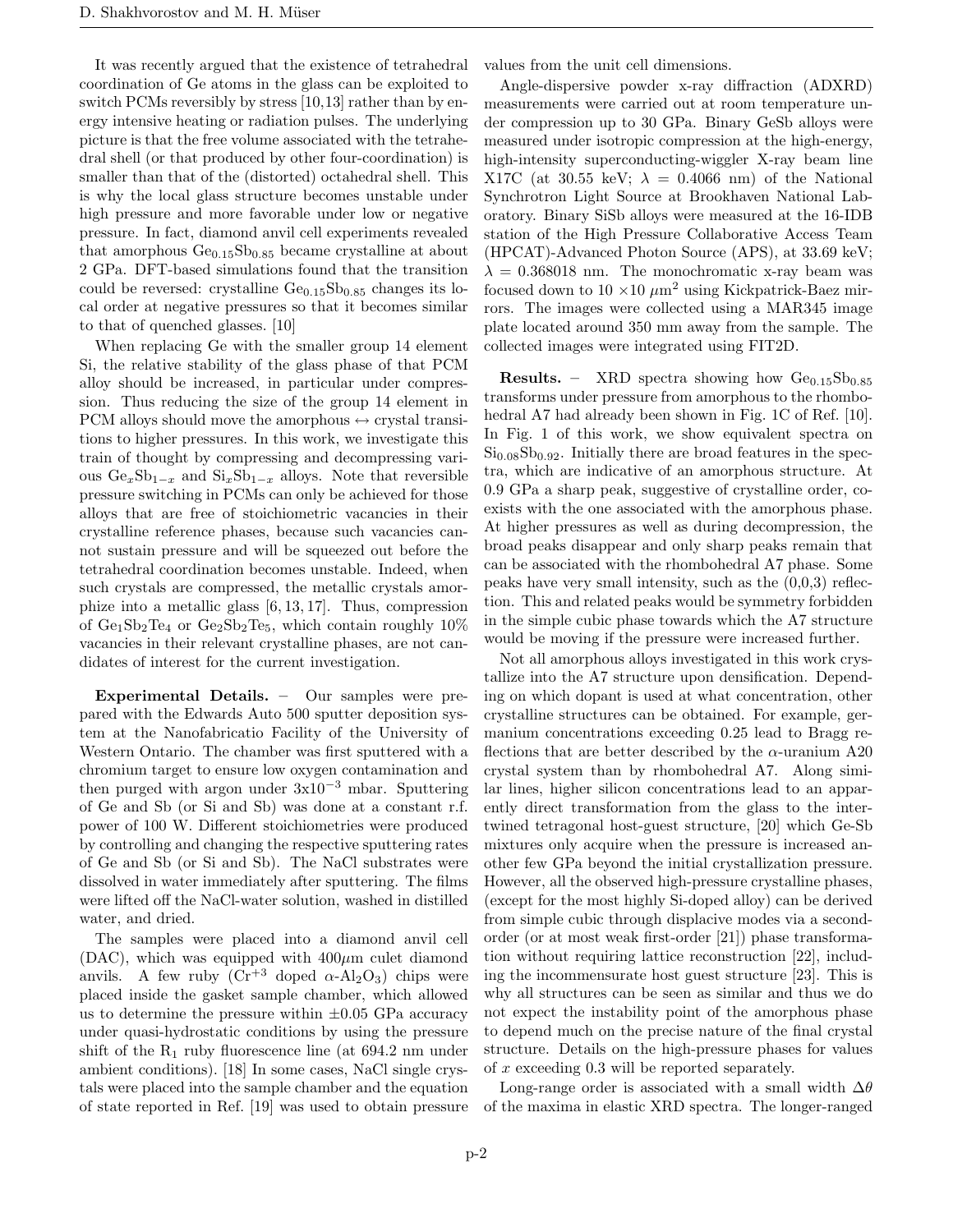

Fig. 1: a) Selective XRD spectra of  $Si<sub>0.08</sub>Sb<sub>0.92</sub>$  under compression and decompression. The maximum achieved pressure was 1.7 GPa. Coexistence of crystal and glass can be recognized at  $p = 0.9$  GPa. Some selected peaks are indexed with respect to the A7 structure. Peaks with small intensity are symmetryforbidden in the simple cubic phase and increase in intensity as pressure is lowered. The wavelength was  $\lambda = 0.368 \text{ Å}$ . b) Fits to a line shape based on a Gaussian, a Lorentzian, and an intermediate fit function defined in the text. A linear background is considered each time. FWHM indicates the full width at half maximum.

the order, the smaller is the peak width. In order to quantify the degree of order in the system, we determine  $\Delta\theta$  through fitting the peaks lying near  $2\theta = 7^{\circ}$ , i.e., in the vicinity of the (012) peak of the A7 structure. These peaks turned out to be half way between a Gaussian and a Lorentzian, which motivated us to use the square root of these fitting functions, i.e., we fitted individual peaks to  $A \cdot \sqrt{\exp\{-(\theta_0 - \theta)^2/2\Delta\theta^2\}} / \{1 + (\theta_0 - \theta)^2/\Delta\theta^2\}$  plus a linear background, see also the lower part of Fig. 1. (Fitting the line shapes with the better justified Voigt profile, which one obtains by folding a Lorentzian with a Gaussian, would not have produced better fits.) The



Fig. 2: Correlation length or typical domain size  $\tau$  as a function of pressure for  $Si<sub>0.15</sub>Sb<sub>0.85</sub>$  and  $Ge<sub>0.15</sub>Sb<sub>0.85</sub>$  during compression.

widths of the peak  $\Delta\theta$  provide a lower bound for the size of correlated (crystalline) order,  $\tau$ , through the equation  $\tau \geq \lambda/\Delta\theta \cos\theta$  [24]. The resulting correlation lengths  $\tau$  for  $Ge_{0.15}Sb_{0.85}$  and  $Si_{0.15}Sb_{0.85}$  are reported in Fig. 2 as a function of pressure.

There is a discontinuity in the half width for the  $Ge_{0.15}Sb_{0.85}$  alloy at roughly 2 GPa, which is identical to the crystallization pressure identified earlier. From the width of the diffraction peaks shwon in Fig. 2 one may conclude that the crystallites are at least 200  $\AA$  large, in particular given the unavoidable distortions that the dopants must induce in the crystalline lattice. The smoothness of the diffraction rings observed experimentally are consistent with nanocrystallinity. The correlation length in the disordered systems is found to be 20  $\AA$ , which is roughly twices as large as what one would estimate from looking at molecular snapshots of a quenched melt. However, the  $S(Q)$ -peaks at  $2\theta = 7^{\circ}$  computed from simulations of a quenched glass are about twice as broad as those measured experimentally, see, for example Fig. S5 in the supplementary material of Ref. [10].

The smaller Si dopants stabilize the amorphous phase to distinctly higher pressures, however, this stabilization is not sufficient to make the transition reversible when the alloy is decompressed back to ambient conditions. Interestingly, the values for  $\Delta\theta$  and thus  $\tau$  are insensitive to the choice of dopant in either phae. This is why we believe that the local structures show much similarity between freshly sputtered, amorphous Si and Ge doped antimony.

Analysis like the ones shown in Fig. 2 were conducted for a variety of dopant concentrations  $x$ , all the way up to  $x = 0.5$ . The resulting values of  $P_c$  are shown in Fig. 3.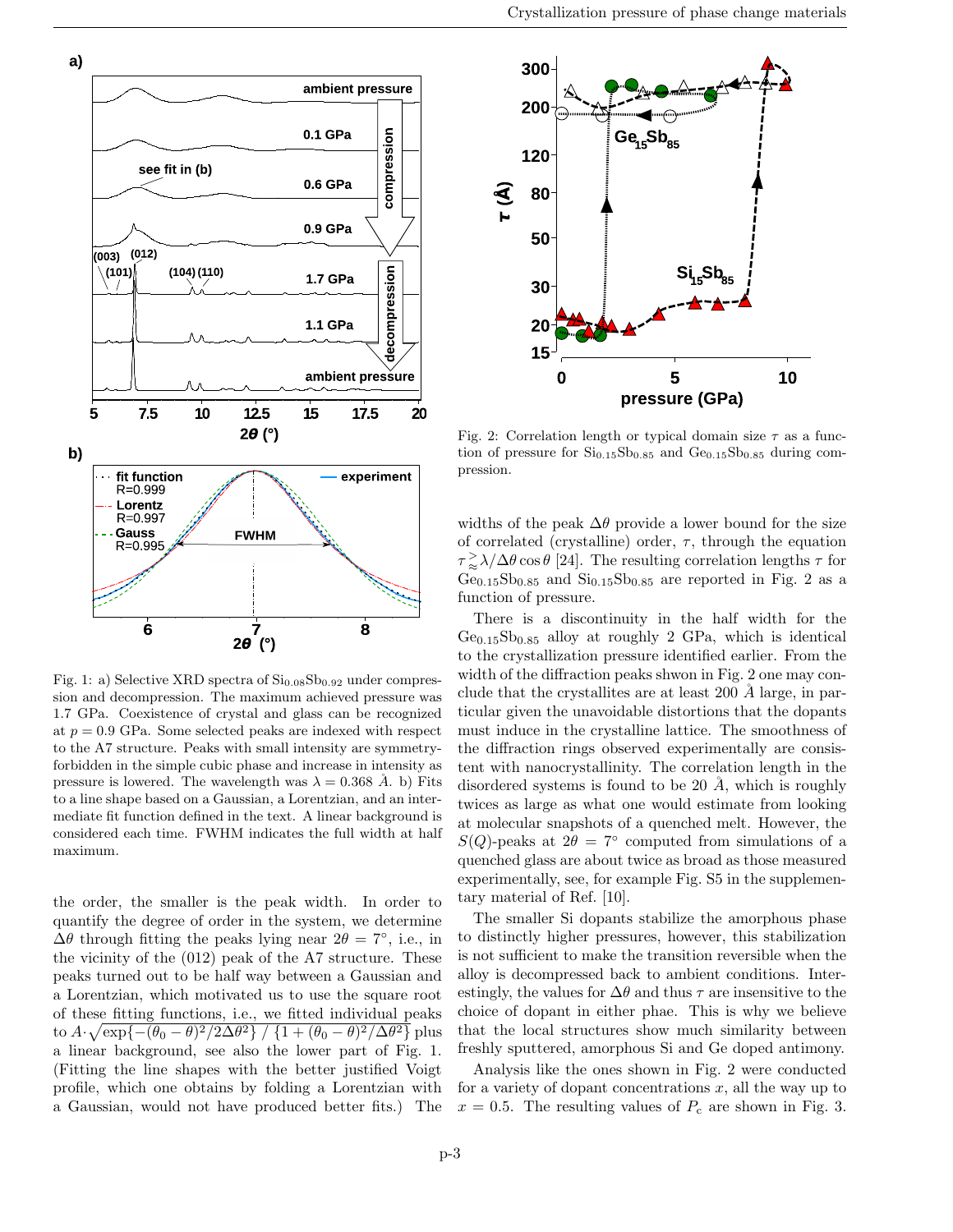

Fig. 3: Crystallization pressures for  $Ge_xSb_{1-x}$  and  $Si_xSb_{1-x}$ as a function of the dopant concentration  $x$ .

While one usually may no longer talk about a dopant when it reaches concentrations of 50%, we feel it is appropriate to do so here, because the crystalline high-pressure phases are similar to those of pure antimony rather than of group 14 elements, again with the exception of  $Si<sub>0.5</sub>Sb<sub>0.5</sub>$ .

The results shown in Fig. 3 reveal that silicon distinctly enhances the stability of the amorphous phase towards higher pressure when it substitutes germanium not only for  $x = 0.15$  but also at larger values of x. In the range  $0.15 \leq x \leq 0.5$ , the stability range of the glass seems to be about  $7 \pm 1$  GPa higher for the silicon than for the germanium compounds. At smaller values of  $x$ , the samples have a faster tendency to be in an initial crystallized state.

It is remarkable how quickly  $P_c$  increases with dopant concentration x, i.e., at large values of x we find  $\partial P_c/\partial x \approx$ 20 GPa for both investigated types of mixture. For smaller concentrations, the increase is even larger. This increase of  $P_c$  with x is indicative of some cooperativity, i.e, the group 14 element atoms "feel" when adjacent atoms are also four-fold coordinated and have a stronger tendency to remain therein. If such non locality did not exist, transition pressures would not be so sensitive to the dopant concentration. Instead, the occurrence of a local squeezeout transition would solely depend on local geometry and local pressure. Our data does not provide evidence for such local squeeze-out events.

Conclusions. – In this paper, we have presented x-ray diffraction data revealing that amorphous silicondoped antimony crystallizes at roughly 7 GPa higher pressure than germanium-doped antimony at a given dopant concentration. This observation can be interpreted in a straightforward fashion within a simple free volume picture arising from Kolobov's hypothesis that element 14

atoms in PCMs acquire tetrahedral coordination in their disordered but not in their crystalline phases: Because the associated free volume of the tetrahedral site is smaller than the octahedral site in the crystal, the pressure (or density) where the tetrahedral site is favorable is shifted to higher pressures for smaller atoms. This paper therefore compliments previous studies of ours, in which we showed that the germanium atoms in PCMs (that are vacancy-free in their relevant crystalline phases) can be squeezed from tetrahedral to octahedral using pressure and moved back (in first-principle simulations) to the tetrahedral site through tensile loads. [10, 13] This work thus adds to the already existing evidence that tetrahedral coordination of element 14 atoms in PCMs exists and plays an important role in the structural motifs of amorphous PCMs. [4, 5, 7, 8, 11, 12, 14–17]

The crystallization pressure of glassy PCMs grows quickly with increasing concentration of group 14 atoms. As argued in the result section, this observation is indicative of non-local interactions, or in other words, it is indicative of a feedback mechanism by which the presence of tetrahedrally coordinated Si or Ge atoms stabilizes other tetrahedrally coordinated atoms to higher pressures. This argument is consistent with the observation that the presence of four coordinated germanium atoms in quenched  $Ge<sub>0.15</sub>Sb<sub>0.85</sub>$  speeds up the conversion of other germanium atoms to also acquire four coordination. [13] Specifically, when a system is quenched from the liquid to the glass the number of tetrahedrally coordinated Ge atoms increases during relaxation so that the glass has less similarity with the crystal than the liquid phase from which it had been obtained, i.e., the glass relaxes away from the crystal.

What could be the nature of the feedback leading to this unusual behavior? It cannot be linked to stoichiometric vacancies in the crystal or the loss of resonant bonding in the glass, because crystalline  $Ge<sub>0.15</sub>Sb<sub>0.85</sub>$  is not a resonant structure but Peierls distorted and moreover does not contain stoichiometric vacancies. A non-local mechanism would be that the alloys are trying to open up a band gap through structural relaxation [10,11,13] by using a mechanism that is roughly similar to a Peierls distortion, i.e., electronic energy is decreased at the expense of increasing repulsion between the remaining ions.

The way in which the competition between electrons and ions affects the local structure may well be at the origin of the phase change behavior investigated here. What seems particularly important, at least for mechanically induced phase changes, is that the Ge or Si atoms can change their coordination through local, non-cooperative moves from tetrahedral bonding (or other local order exclusively found in the glass) to octahedral provided the pressure exceeds a threshold value. Yet, sufficiently far away from the transition points there is a feedback - or cooperativity - that stabilizes the respective phases. It remains yet to be explained why some alloys show the typical PCM behavior, although they do not contain any group 14 element, [25, 26] which would provide this local switch be